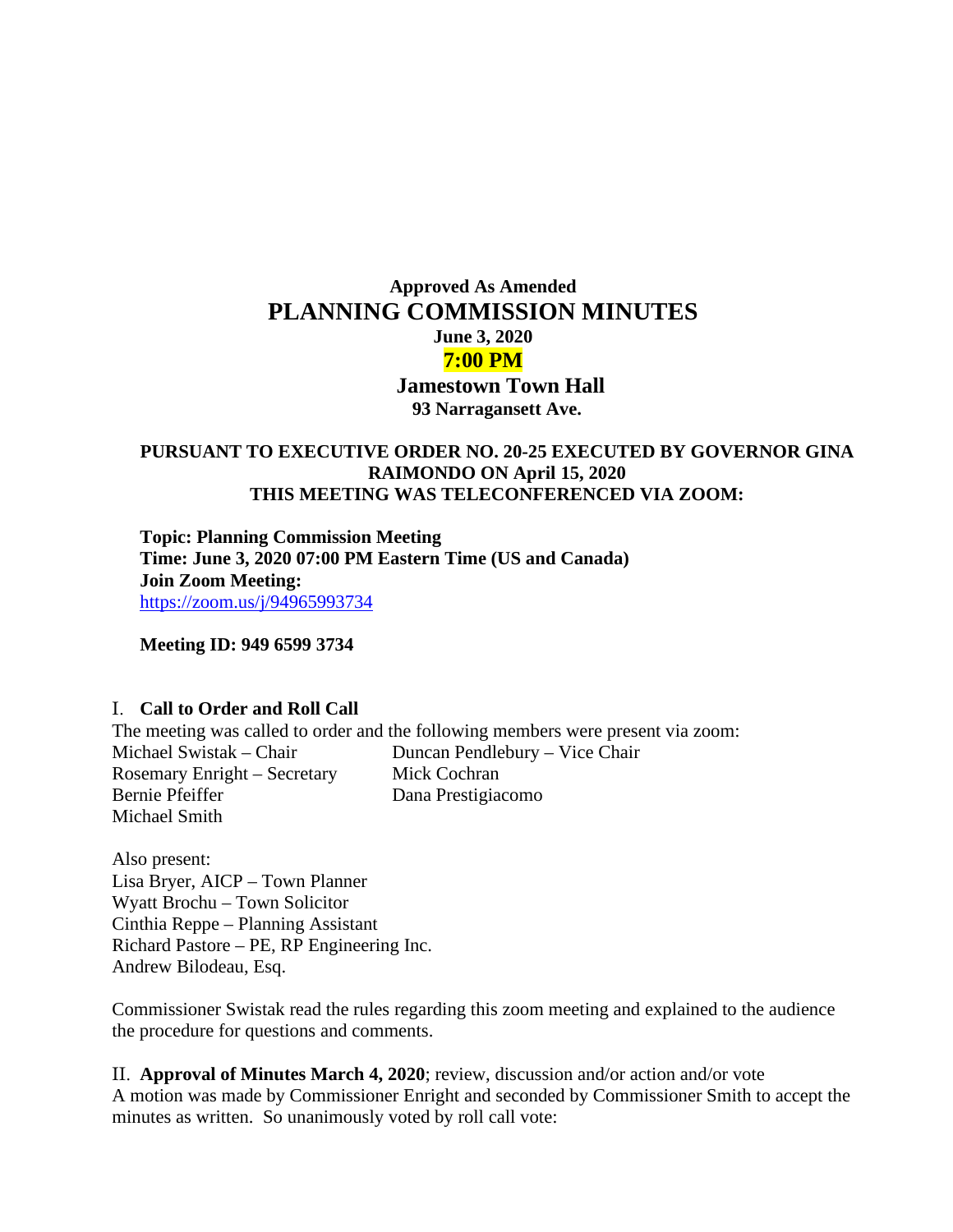Ayes - Michael Swistak, Duncan Pendlebury, Rosemary Enright, Mick Cochran, Bernie Pfeiffer, Dana Prestigiacomo, Michael Smith

#### III. **Citizen's Non-Agenda Item – nothing at this time**

- IV. **Reports –**Town Planner's Report moved to end of meeting
	- 1. Future Agenda Items; review and/or discussion
		- Zoning Short Term Rental; review and/or discussion

#### V. **New Business**

**1. Andrew Bilodeau - Plat 5, Lot 164 Beach Ave. Jamestown RI - Zoning Ordinance Section 314 – High Groundwater Table and Impervious Overlay District Sub-district A review - Recommendation to Zoning Board of Review – review, discussion and/or action and/or vote – Recommendation to Zoning Board**

Richard Pastore engineer for the applicant Andrew Bilodeau made a brief presentation. The Development plan was shared on the screen. The lot is 120x180 with a fair amount of wetlands on the property which are shown on the plan. There is a rain garden and less than 10% coverage. A bottomless sand filter OWTS is proposed. This is a sub-district A. Are there any questions?

Ms. Bryer was asked about the 2012 plan and approval. She noted that it was reviewed by both planning and zoning; it was a different plan then and both boards approved this. They granted a special use permit and variances, all of planning commission recommendations were conditioned. It has lapsed and now they are proposing a different plan.

Commissioner Enright asked "was it a 3 bedroom house approved in 2012?" Yes. Commissioner Pendlebury asked about the driveway and garage, is it above the slab and crawl space? Slab is about 4 inches above grade Mr. Pastore said. Where is the garage slab then? Does the house sit on top of garage? Yes so they can be under the 10%.

Commissioner Cochran asked about Riptide St. and not being paved. It looks like a driveway and landscaped up to property line. Riptide is undeveloped in that area and yes they are using it as a driveway

A motion to recognize Richard Pastore as an expert witness was made by Commissioner Swistak and seconded by Commissioner Cochran. So unanimously voted by roll call vote: Ayes - Michael Swistak, Duncan Pendlebury, Rosemary Enright, Mick Cochran, Bernie Pfeiffer, Dana Prestigiacomo, Michael Smith

The following motion was made by Commissioner Swistak and seconded by Commissioner Smith:

At the June 3, 2020 a Planning Commission meeting was held remotely by Zoom. At the meeting, the Planning Commission voted unanimously to recommend to the Jamestown Zoning Board, approval of the application of Andrew Bilodeau: AP 5, Lot 165; Beach Avenue, Jamestown, RI; being reviewed under Zoning Ordinance Section 314 - High Groundwater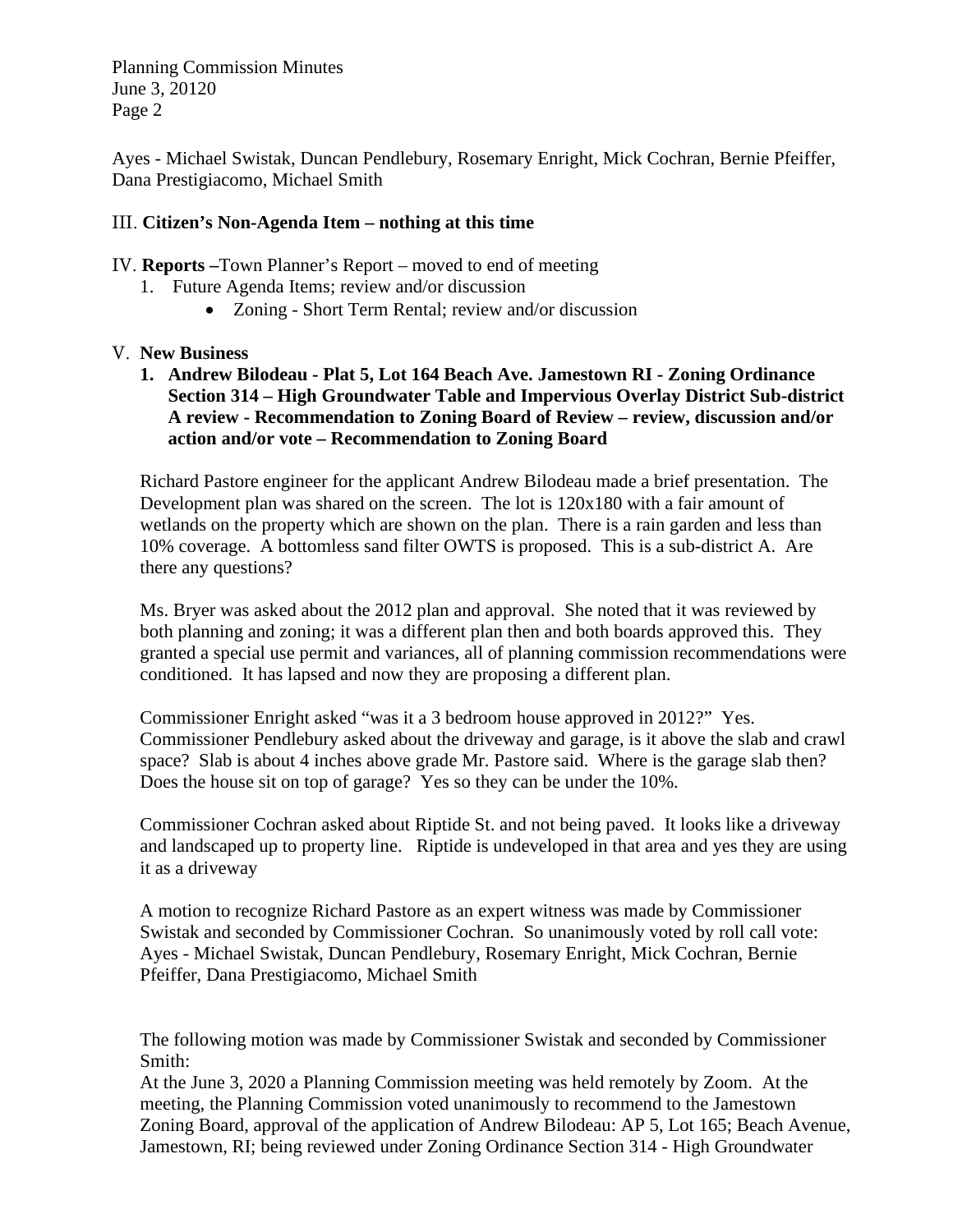> Table and Impervious Overlay District Sub-district A review in accordance with the plan entitled Development Plan Beach Ave Plat 5 Lot 164 Jamestown, RI, by RP Engineering, Inc., 121 Suffolk Drive, North Kingstown, RI 02852, 885-7255. The recommendation for approval is based on the following findings of facts as amended:

Findings of Fact Section 314

- 1. This site was previously reviewed and approved under the HGWT process in 2012;
- 2. Property is 21,600 sf in area;
- 3. The existing site is undeveloped;
- 4. The lot has OWTS approval RIDEM permit # 9015-0016;
- 5. Topography on the lot is flat;
- 6. There is a freshwater wetland wooded swamp (6038 sf) and its associated 50' perimeter wetland along the east side of the property;
- 7. Existing impervious cover is **0 sf or 0 %**;
- 8. Five (5) soil evaluations were conducted on the property. The results indicate an 18-inch seasonal high water table and 31" inches to category 9 soils. The site falls under **Sub-district "A"** requirements of the High Groundwater Table and Impervious Overlay District. The maximum impervious cover allowed is 10% (1556 sf);
- 9. The applicant is proposing to construct a 3-bedroom dwelling, a pervious driveway, OWTS and well;
- 10. The total proposed impervious cover proposed is **1530 sf**;
- 11. A new 3-bedroom advanced treatment OWTS (RIDEM permit #9015- 0016) is proposed;
- 12. For stormwater mitigation, a rain garden is proposed. The rooftop is directed toward a rain garden (with a bottom area of 576 sf);
- 13. The applicant's representative Richard Pastore, PE represented the applicant as an expert witness before the Planning Commission on 6-3-20;
- 14. The proposed impervious cover is **9.8%, 1530 sf**. The maximum allowable impervious coverage for this site is 1556 sf;
- 15. The proposed BMP's provide treatment for the 1" water quality volume and provide storage for runoff from a 10-year frequency storm event for the proposed impervious surface on the site;
- 16. Jamestown Engineer Jean Lambert provided correspondence to Chris Costa, Building Official and Lisa Bryer, Town Planner dated February 24, 2020 regarding the Bilodeau application (attached) which notes that, the proposal, in her professional judgement, the requirements for development within 82-314 of the Zoning Ordinance have been met.

# **Recommended Conditions of Approval**

- 1. A Special Use Permit for Section 314 is required from the Zoning Board of Review;
- 2. The proposed infiltration area and rain garden area must be physically delineated on the site prior to the commencement of construction to prevent compaction of the soil by heavy equipment;
- 3. An as-built plan should be provided at the completion of construction to the Building Official depicting the size and location of the house, size and location of the rain gardens, and verifying the elevations and grading shown on the proposed site plan;
- 4. The OWTS must be inspected and maintained as required by the Town Onsite Wastewater Management Program. A maintenance contract must be recorded in the land evidence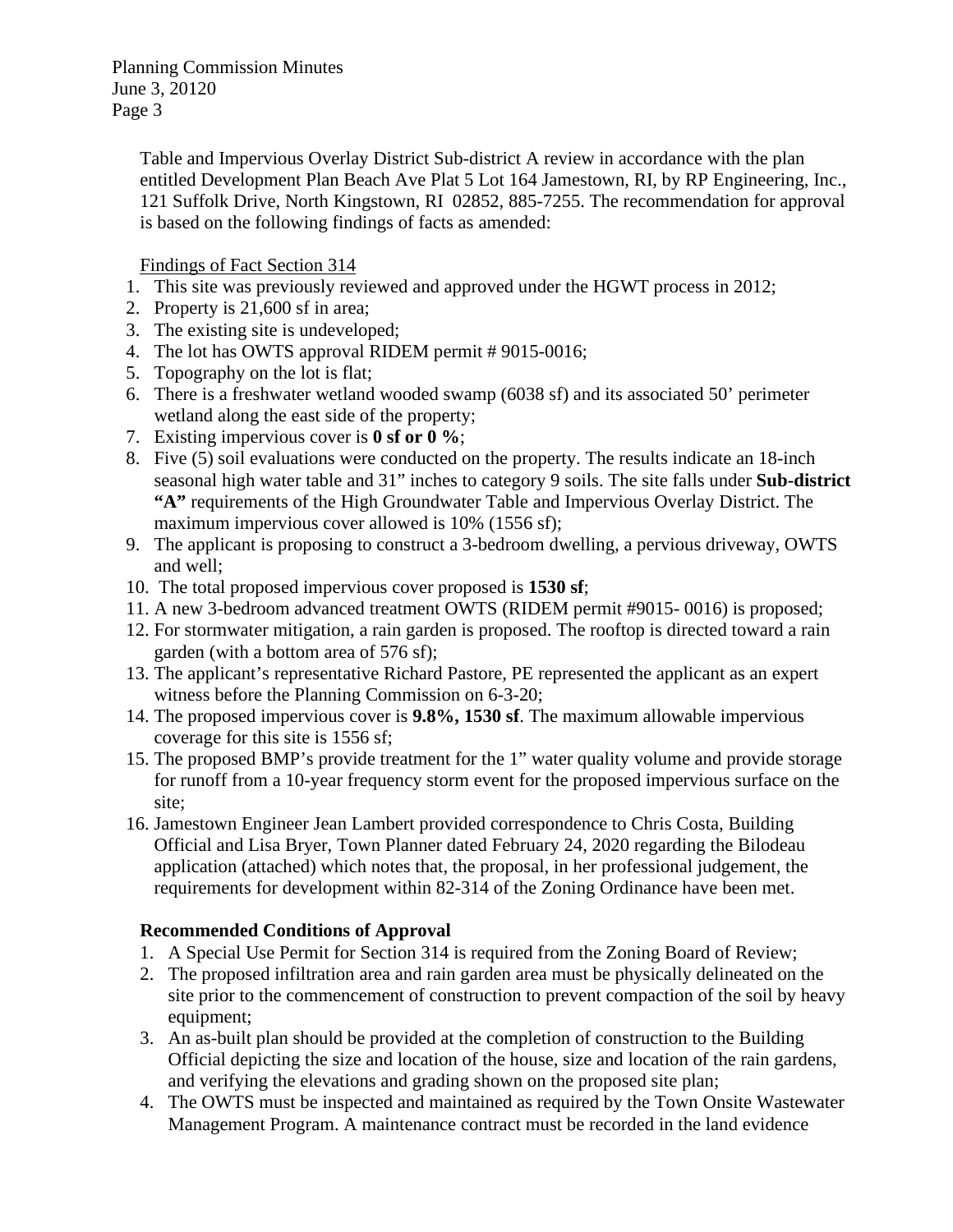> records and a copy of the recorded document shall be submitted to the Planning Department; and,

- 5. The Operation and Maintenance (O & M) Plan (reproduced in 8.5" x 11" for the stormwater mitigation (rain gardens) shall be recorded in the Office of the Town Clerk with the Zoning Approval and evidence of such shall be provided to the Zoning Enforcement Officer as well as the Planning Department.
- 6. An erosion and sediment control permit will be required from the building official prior to commencement of construction. Erosion and sediment controls shall be installed at the down gradient limit of disturbance as shown on the site plans. Erosion controls shall be maintained until final stabilization is achieved on the site.

| So voted:                |                          |
|--------------------------|--------------------------|
| Michael Swistak – Aye    | Duncan Pendlebury – Aye  |
| Rosemary Enright $-$ Aye | Mick Cochran - Aye       |
| Bernie Pfeiffer - Aye    | Dana Prestigiacomo - Aye |
| Michael Smith - Aye      |                          |
|                          | Motion carries $-7-0$    |

VI. **Reports –**Town Planner's Report – moved to end of meeting

- 2. Future Agenda Items; review and/or discussion
	- Zoning Short Term Rental; review and/or discussion

Town Planner Lisa Bryer noted the next agenda items, and noted that there are several applications in the wings and we have a TRC meeting tomorrow morning for 63 Conanicus Ave. a 3 unit condo unit is proposed. We have another high groundwater application ready. The old Bakers Pharmacy will be coming to us as a comprehensive permit application from Church Community Housing Corp. Our intent is to have meetings on a regular schedule via zoom until things change. We can decide if we want to hold both meetings in July and August at a later time, noted the Chair.

Bryer asked if we want to discuss the Zoning Amendments or do we want to wait until we are in person? Mr. Brochu has the draft and the only thing left to talk about is short term rentals. Commissioner Prestigiacomo asked if we could hold a meeting with lots of participants? She noted yes. The chair noted that there was discussion about getting the police chief and Chris Costas opinions and concerns regarding short term rentals. She had discussed this with them and therefore so there is not a need for them to be present. She will report on that at the next meeting where it **will be** is discussed.

## VII. **Old Business – nothing at this time**

## VIII. **Adjournment**

A motion to adjourn was made by Commissioner Swistak and seconded by Commissioner Cochran at 7:34 p.m. So unanimously voted by roll call vote:

Ayes - Michael Swistak, Duncan Pendlebury, Rosemary Enright, Mick Cochran, Bernie Pfeiffer, Dana Prestigiacomo, Michael Smith